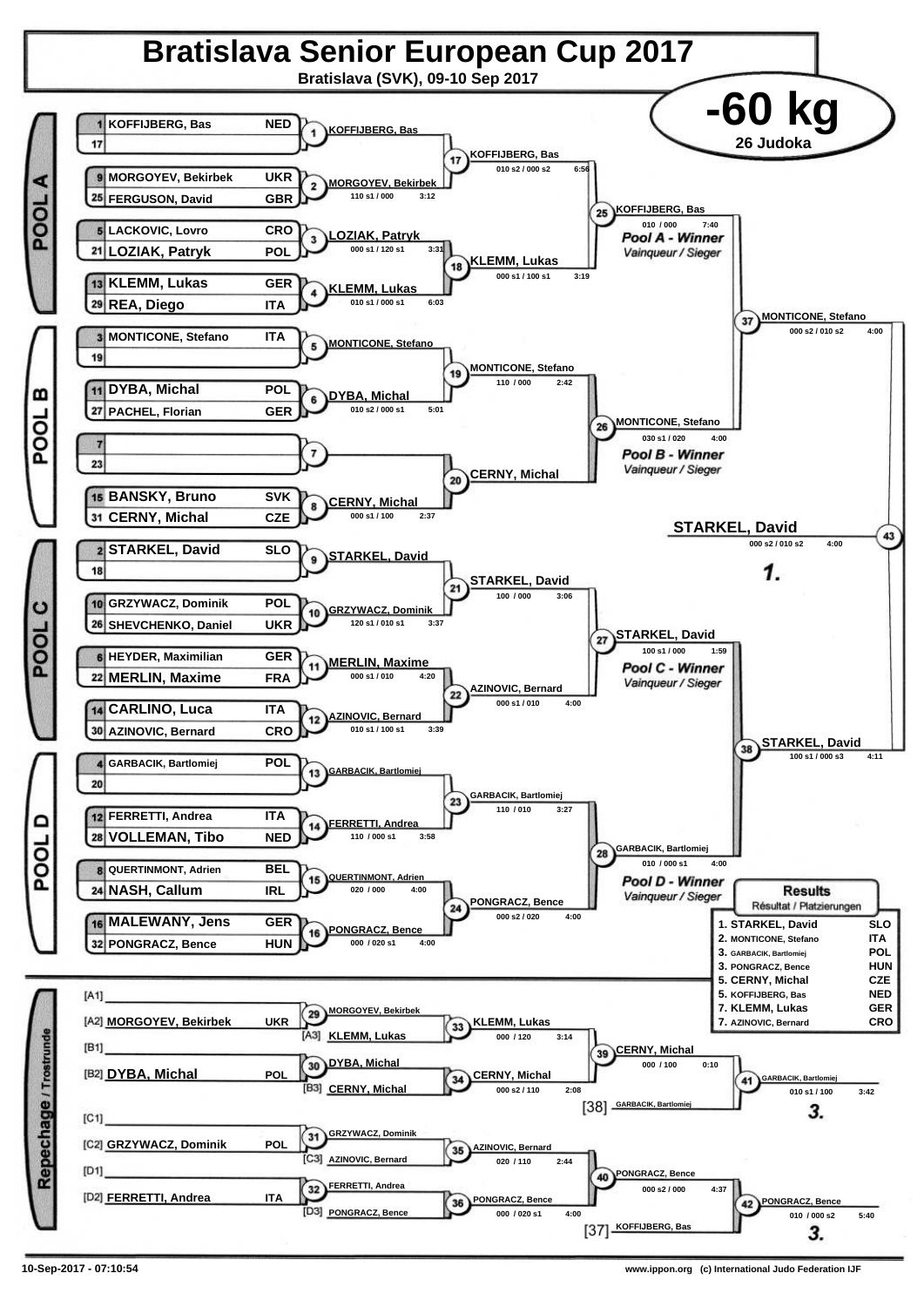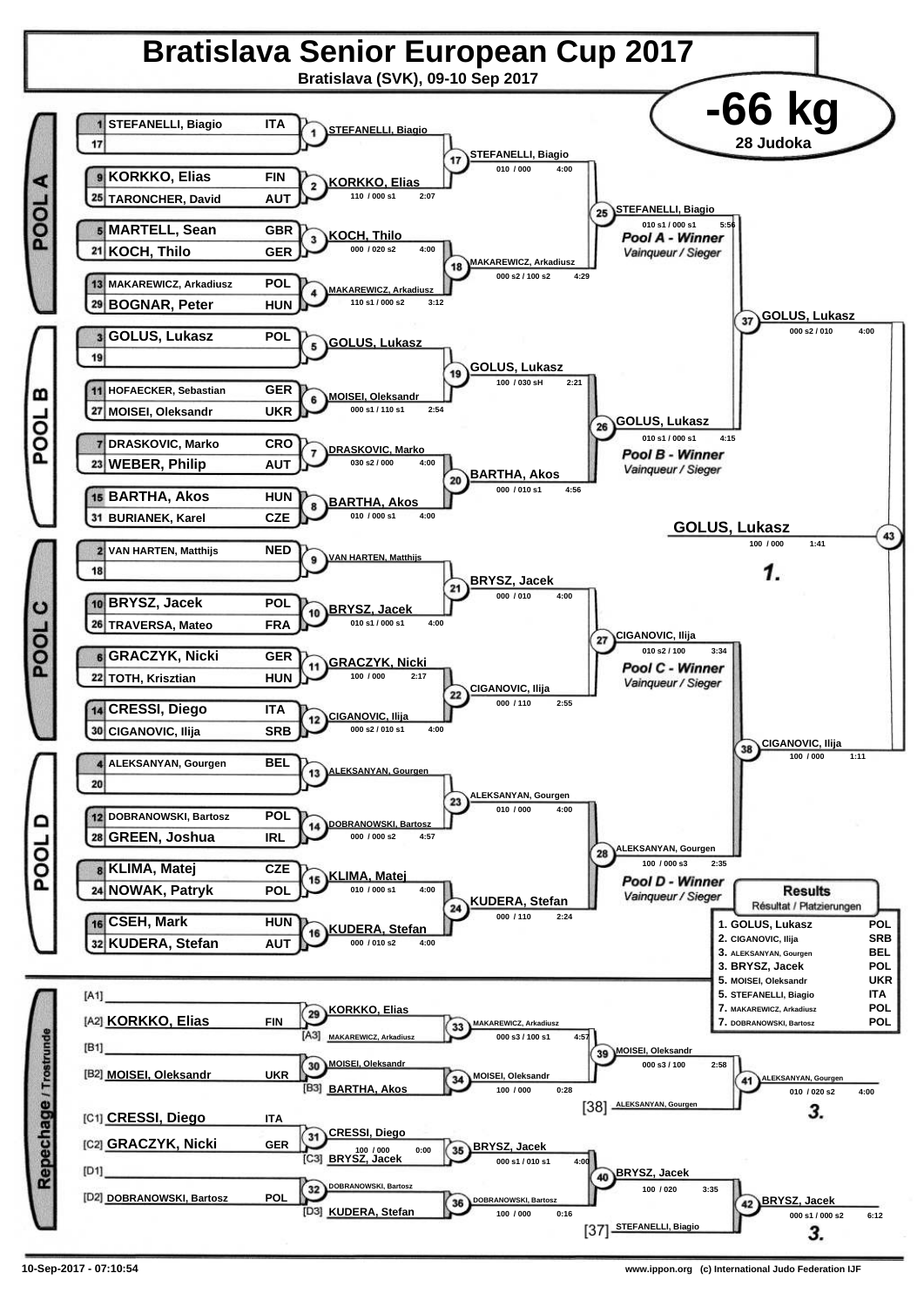

**<sup>10-</sup>Sep-2017 - 07:10:54 www.ippon.org (c) International Judo Federation IJF**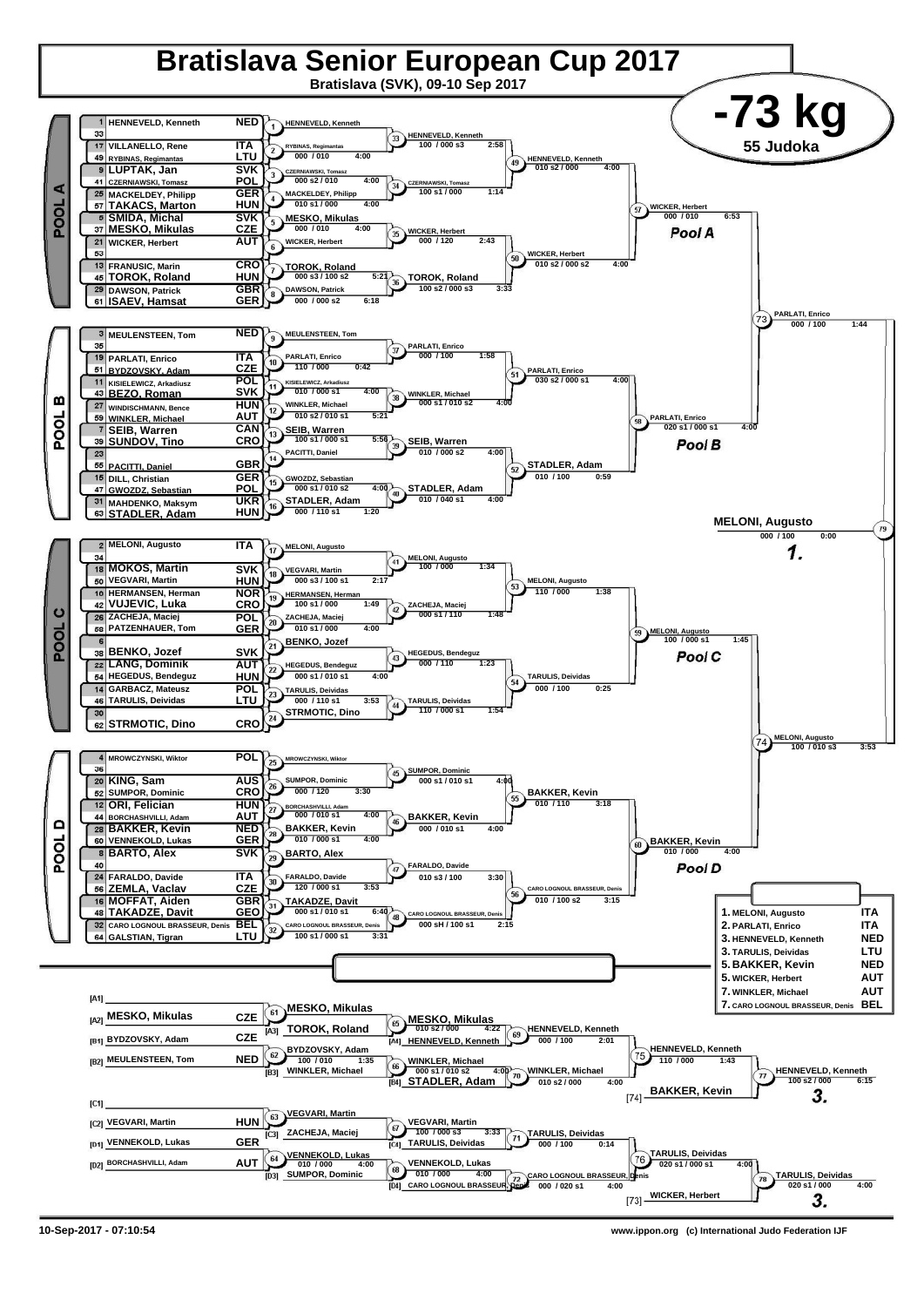

**10-Sep-2017 - 07:10:54 www.ippon.org (c) International Judo Federation IJF**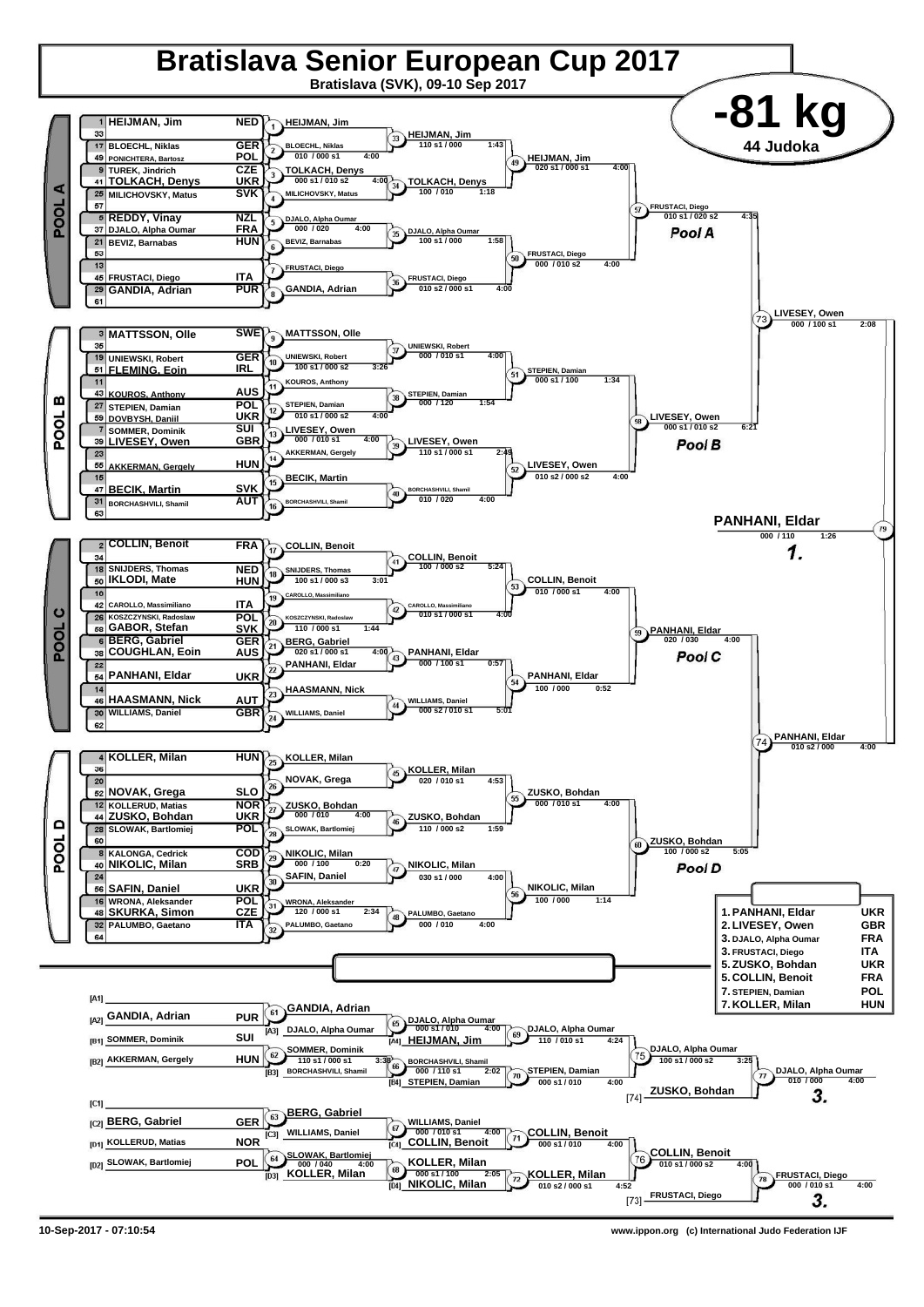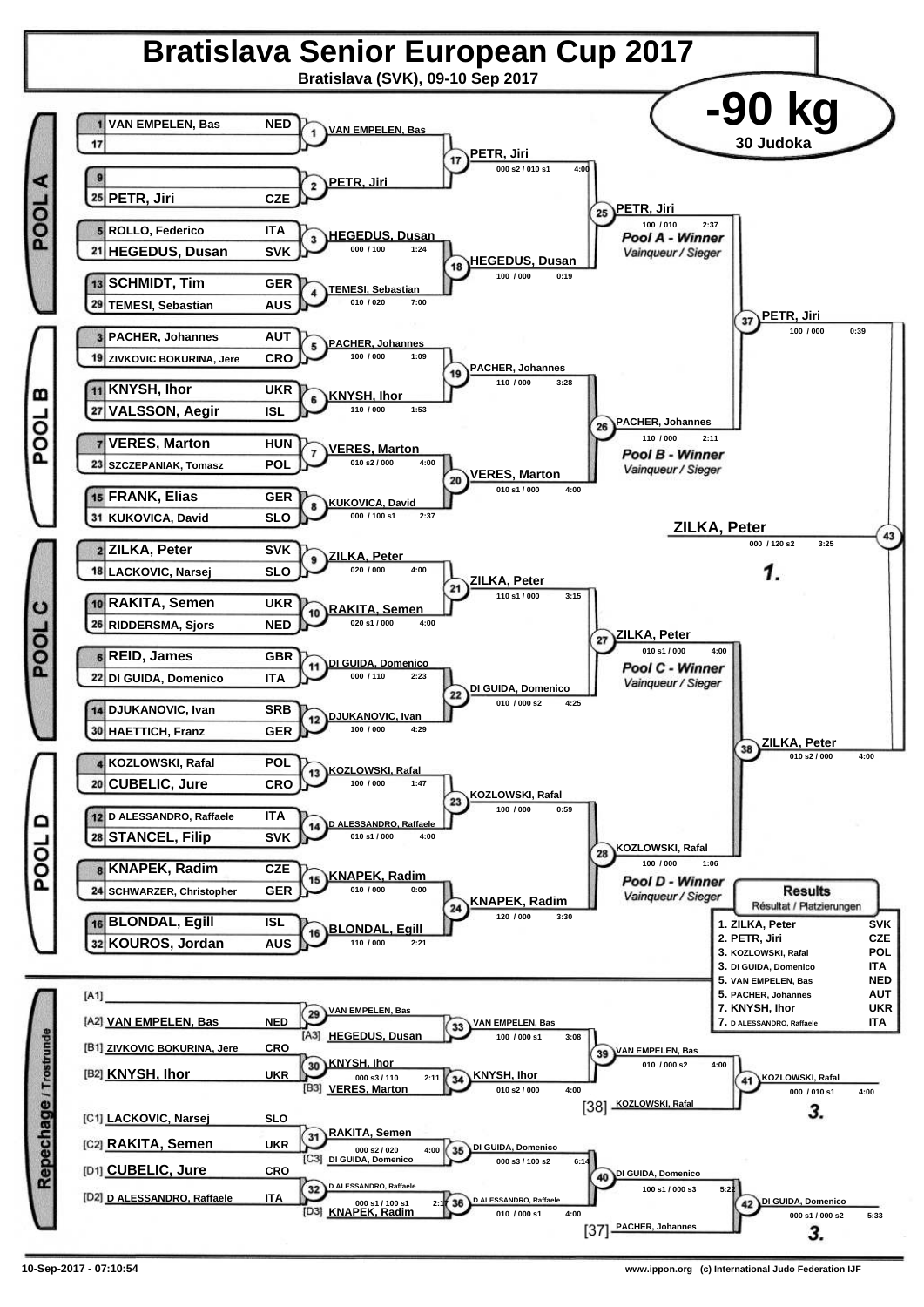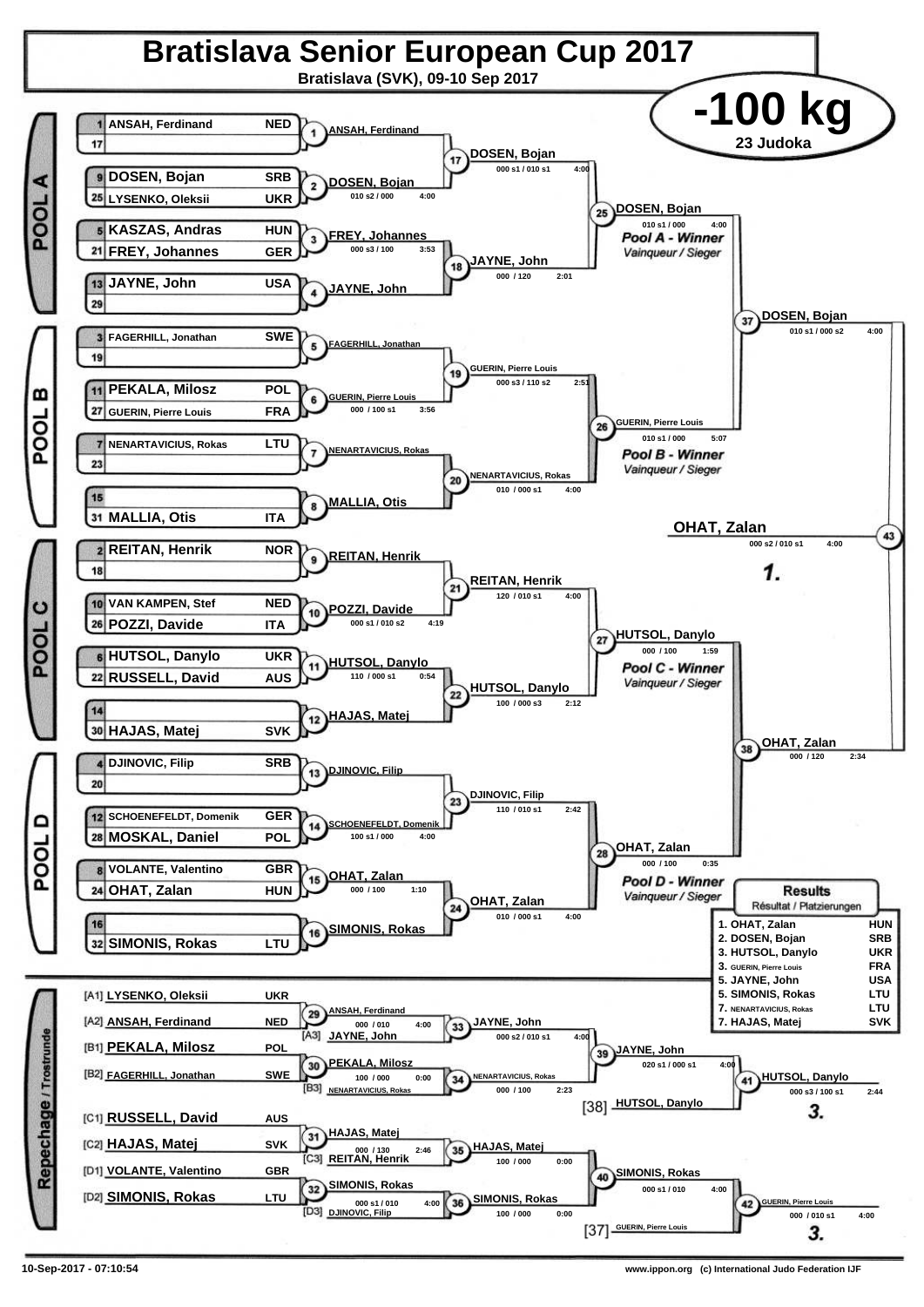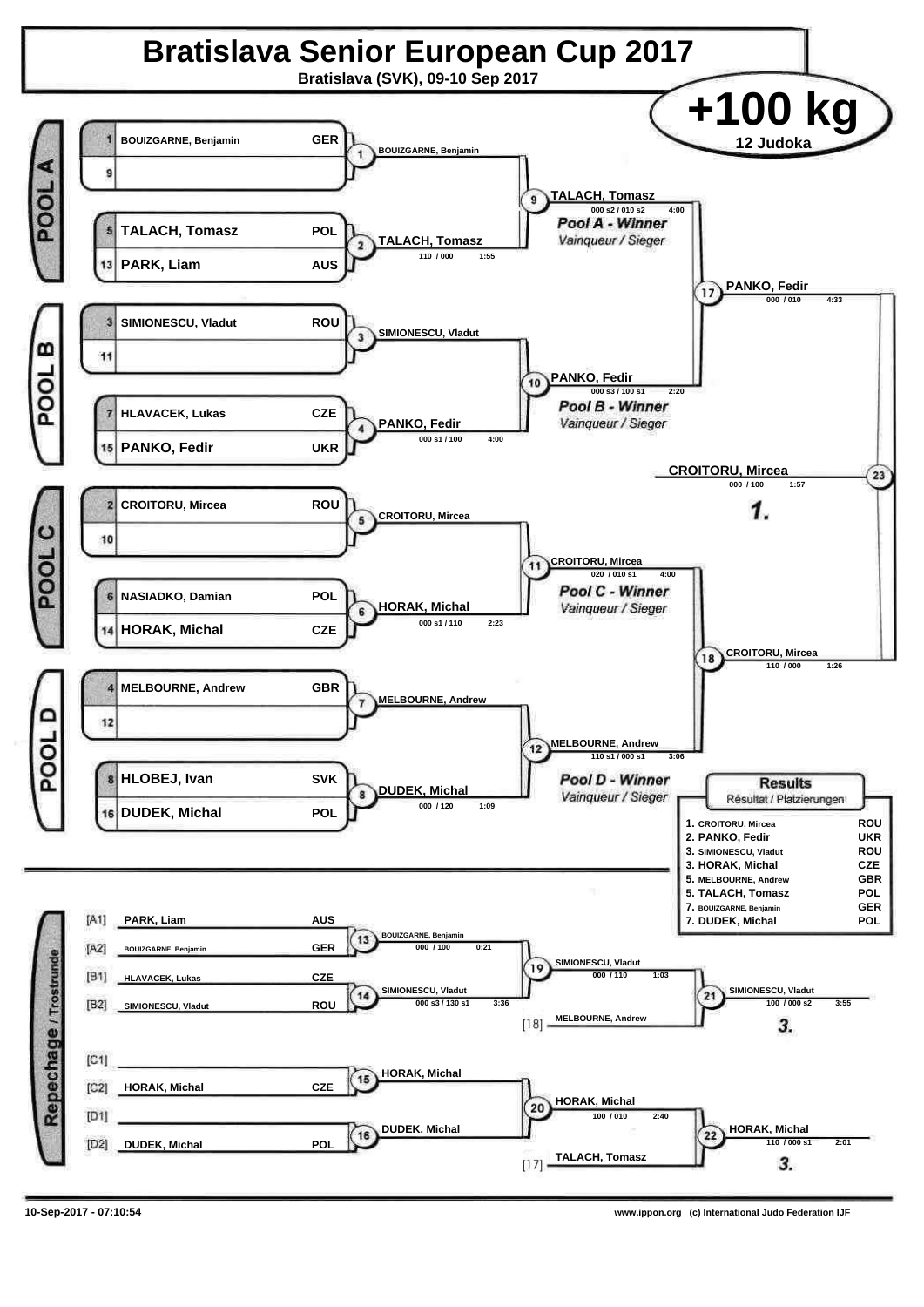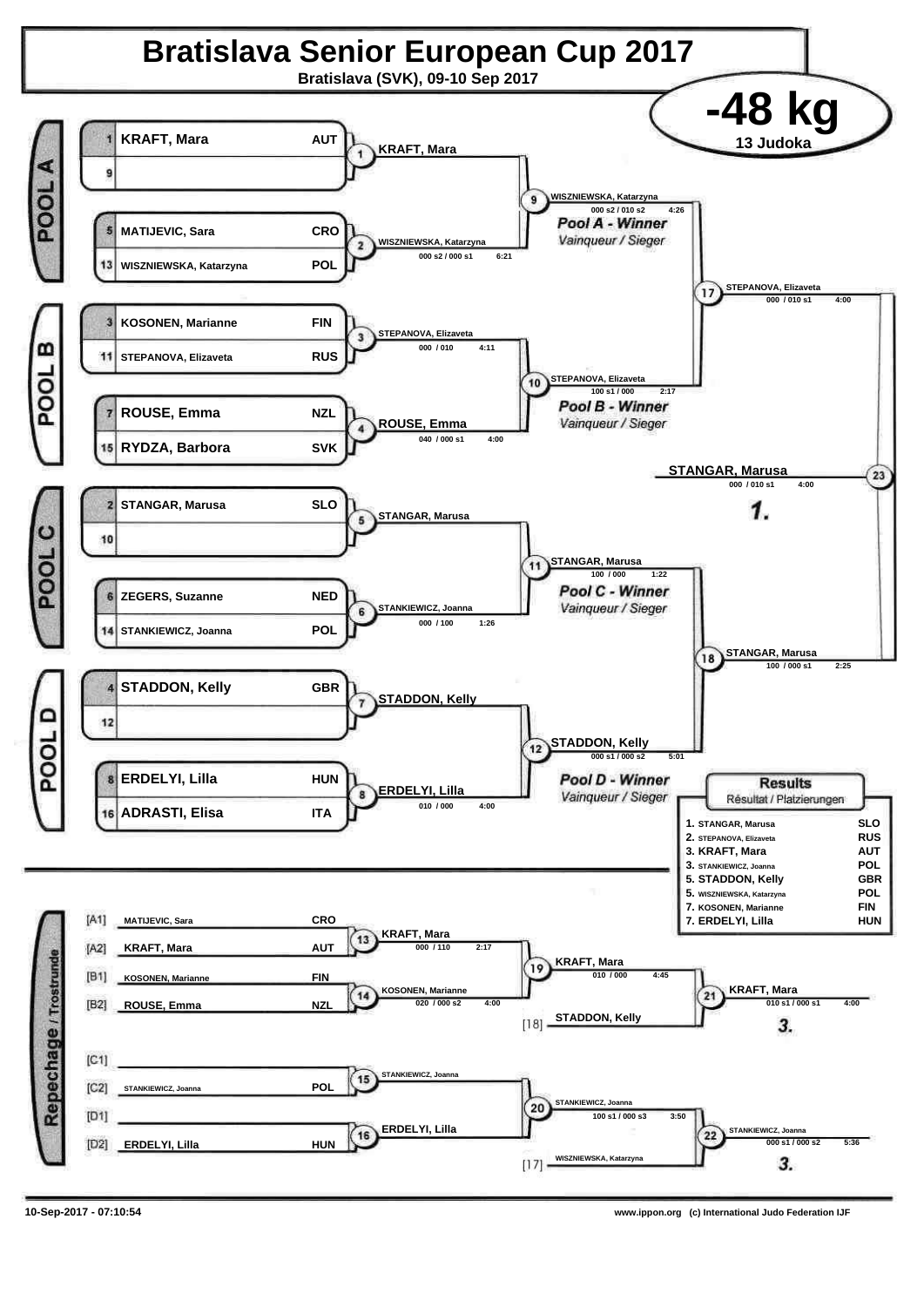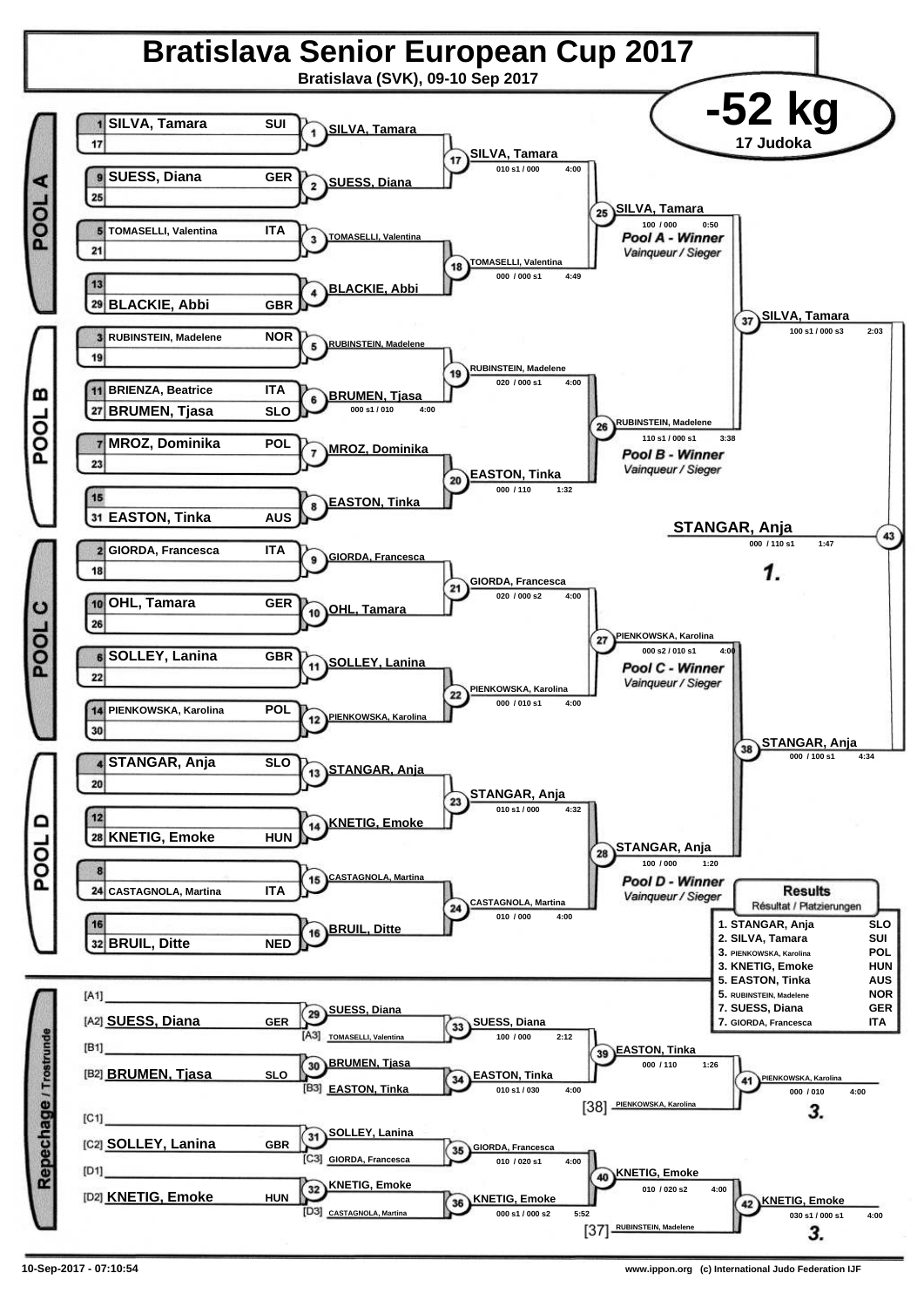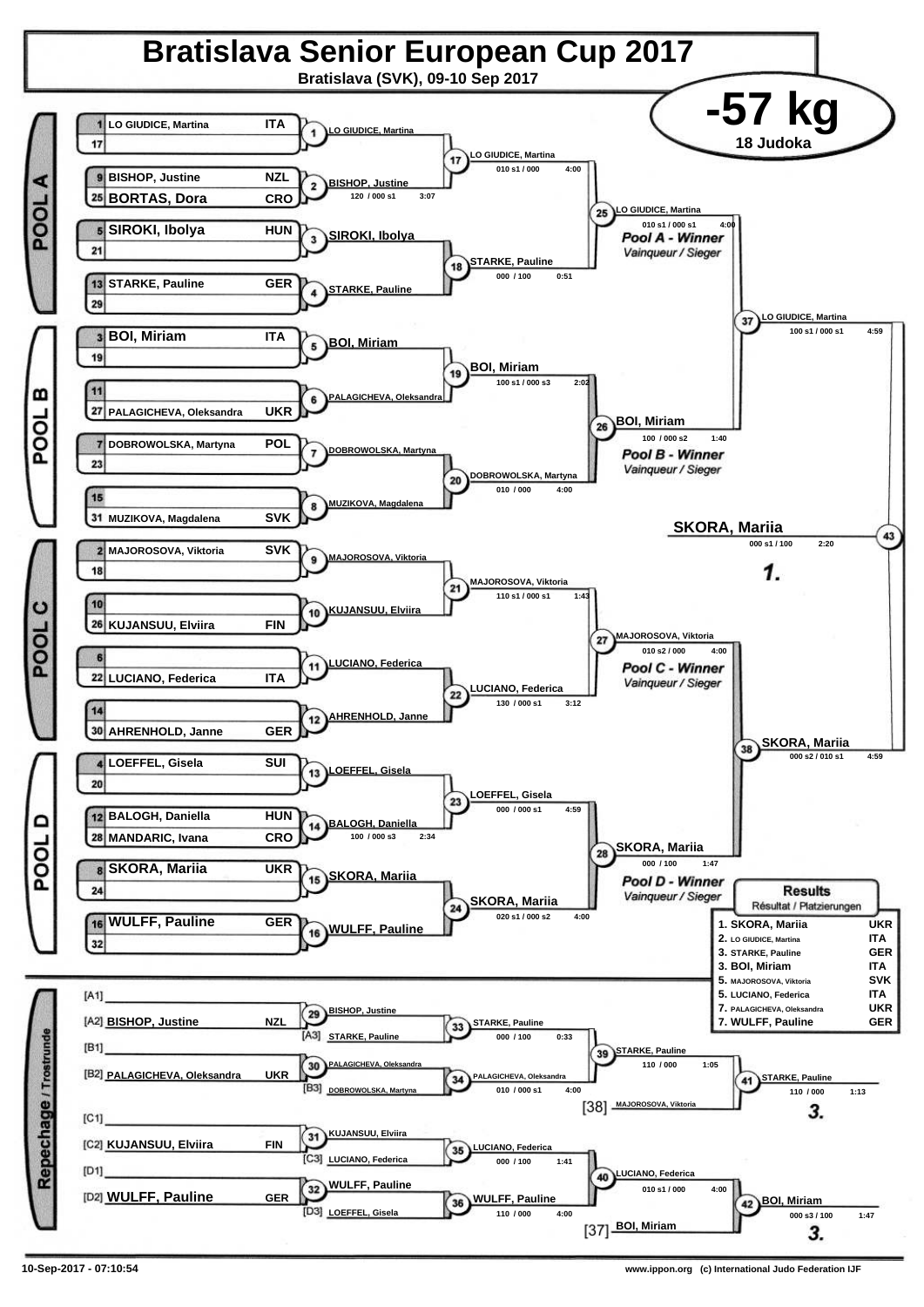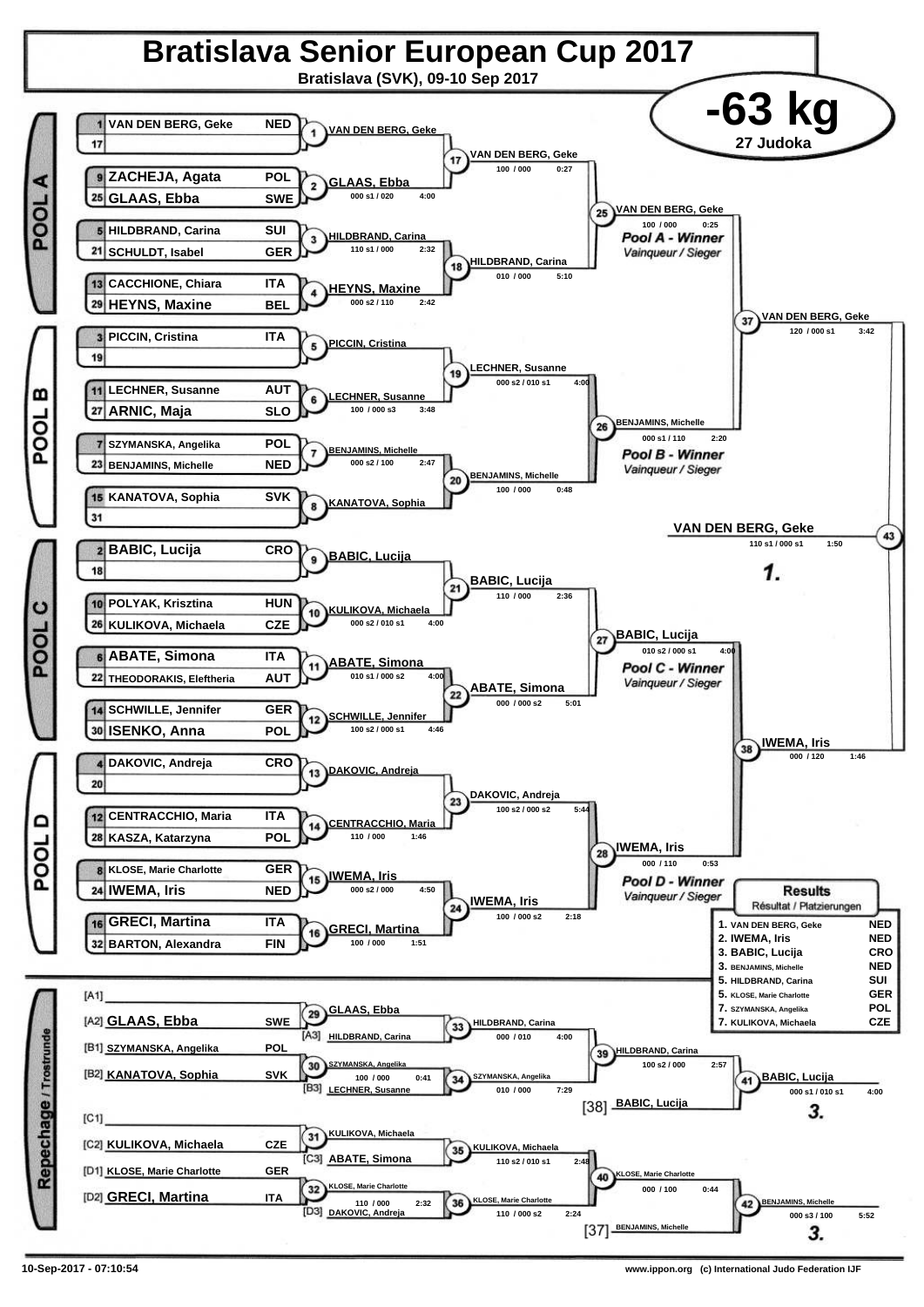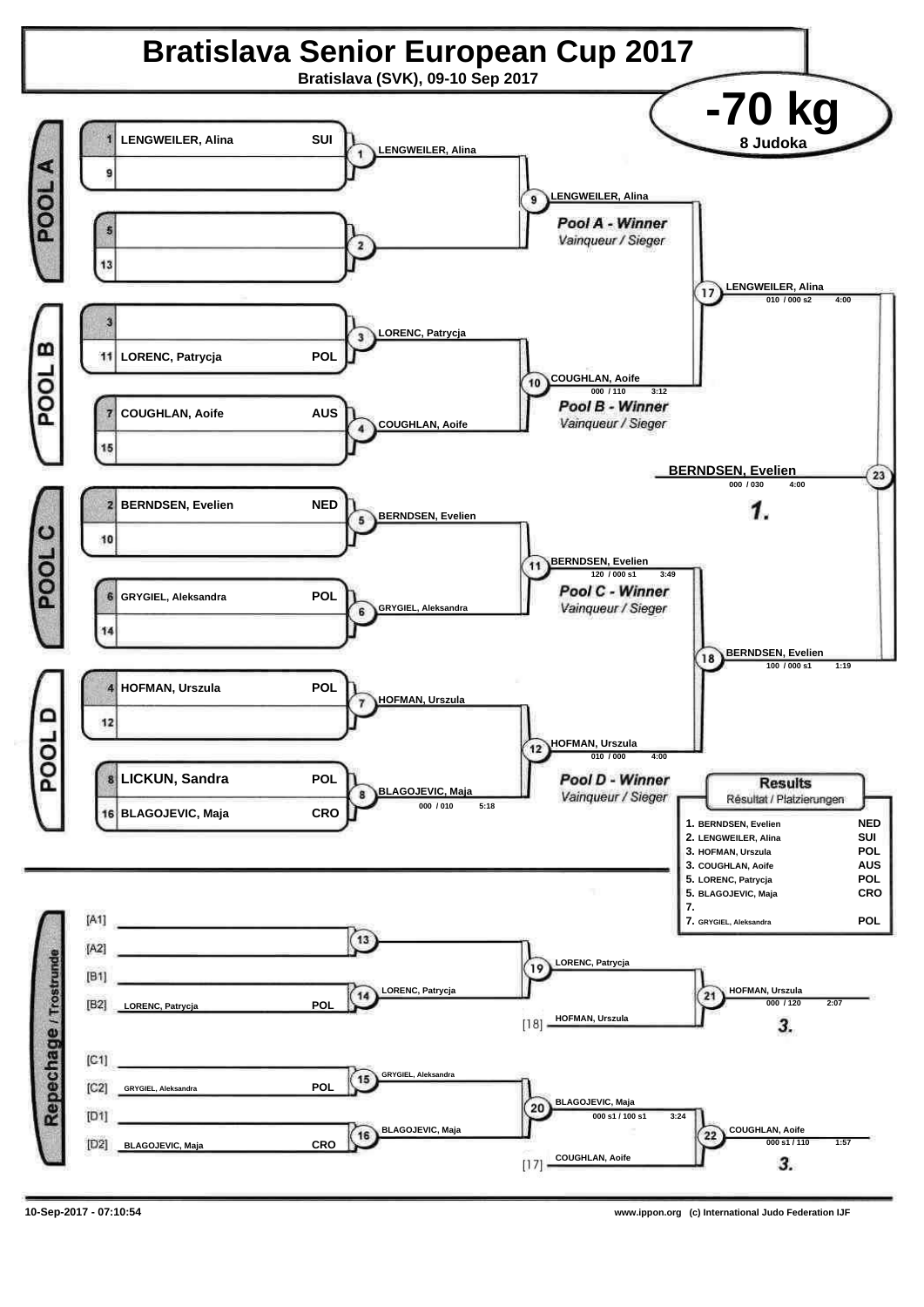